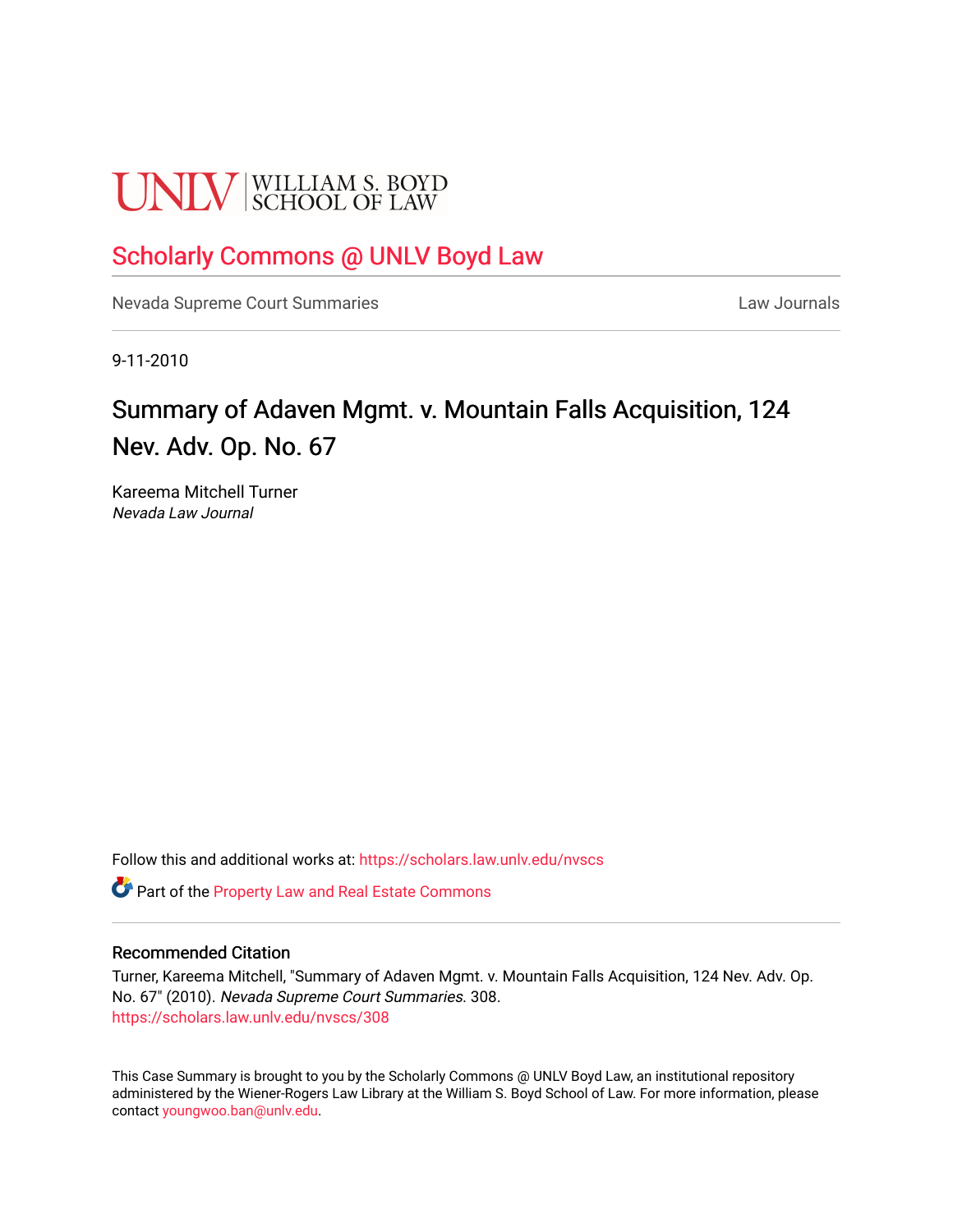Adaven Mgmt. v. Mountain Falls Acquisition 124 Nev. Adv. Op. No. 67

(September 11, 2008)

Property Law – Water Rights/Quiet Title<sup>1</sup>

### Summary

This case is an appeal from the District Court's grant of summary judgment in a water rights/quiet title case.

## Disposition/Outcome

Affirmed. The Nevada Supreme Court affirmed the District Court's order granting summary judgment in favor of Mountain Falls Acquisition. The Court concluded that alienability of water rights is not limited by either Nevada Revised Statute (NRS) 533.040 or the anti-speculation doctrine, and that a recorded deed for water rights need not include reference to the parcel to which it is appurtenant in order to place a prospective buyer on notice of another party's interest in the water right.

## Factual and Procedural History

In 1998, E.A. Collins Development Corporation purchased 520 acres and the appurtenant water rights in Nye County. In 1999, E.A. Collins pledged by deed of trust, several parcels of land and water rights, including a water rights permit (Permit 22735) – but not the appurtenant land, to secure a loan from Commercial Federal Bank (CFB). CFB recorded the deed of trust.

CFB foreclosed on the secured property a year and a half after the loan agreement, then purchased the property at a foreclosure sale. On March 3, 2001, CFB recorded a trustee's deed upon sale, which included the water rights permit. Later, CFB sold Permit 22735 and other foreclosed property to its subsidiary, Mountain Falls Acquisition Corporation (MFAC).

After the foreclosure sale, E.A. Collins sold to Adaven the parcel of land to which Permit 22735 was appurtenant. The deed included "[a]ll water rights relating to, upon, benefiting, belonging or appertaining to the real property." On December 18, 2001, Adaven recorded the deed, and filed a report of conveyance with the State Water Engineer for Permit 22735 seven months later. Adaven then applied to the State Water Engineer to change the use of water from agricultural to quasi-municipal in an effort to begin development of home sites on the land.

CFB learned of Adaven's application and wrote to the Department of Water Resources to assert its interest in Permit 22735 on behalf of MFAC. Adaven filed a quiet title action with the district court. In response, MFAC filed an answer, a counterclaim, and moved for summary judgment. The district court granted MFAC's summary judgment motion. Adaven appealed, arguing that NRS 533.040 and the anti-speculation doctrine barred E.A. Collins from pledging Permit 22735 as collateral for a loan without the land to which Permit 22735 was appurtenant, and that a genuine issue of material fact existed as to whether Adaven had notice of CFB's interest in Permit 22735 when Adaven

<sup>1</sup> Kareema Mitchell Turner